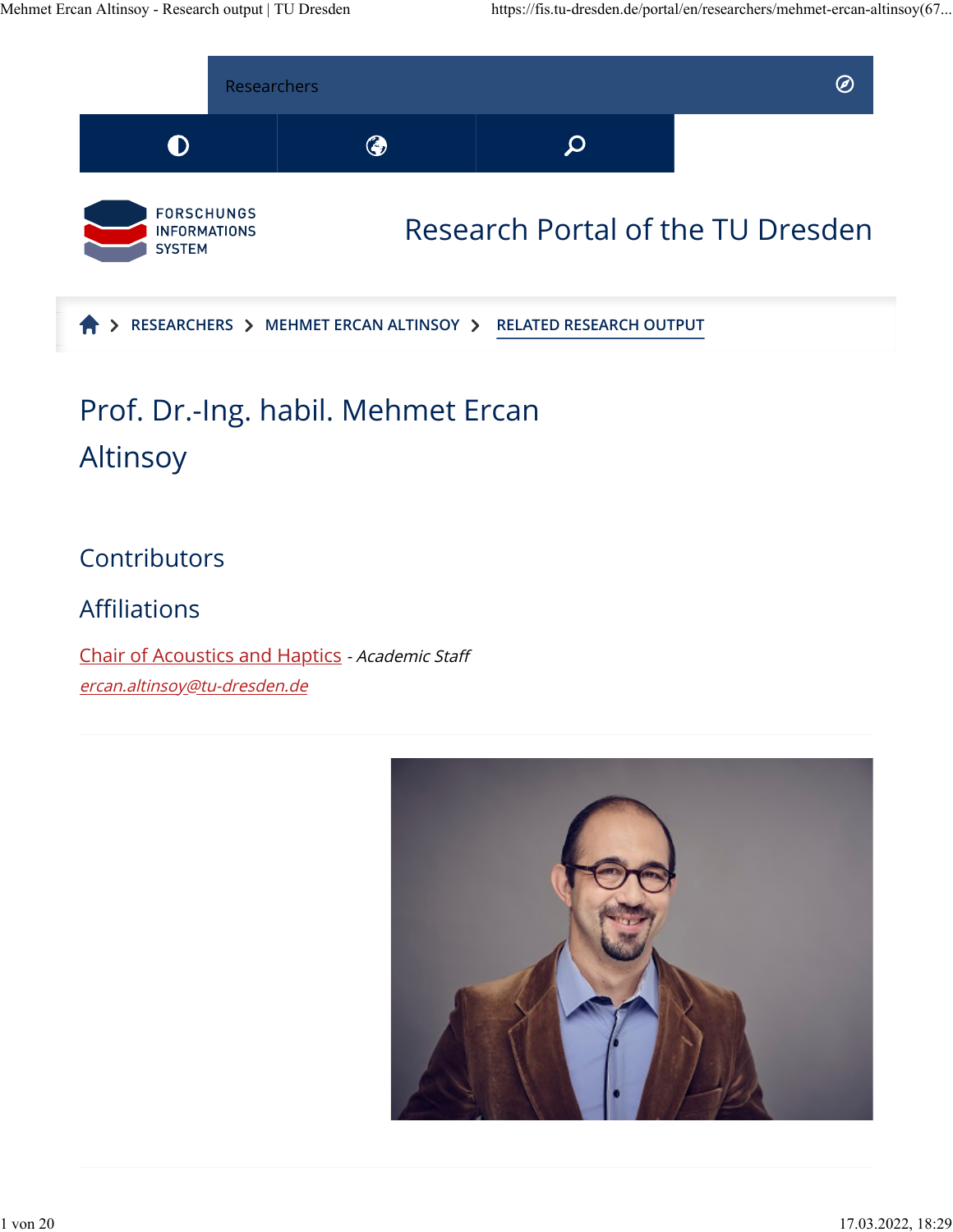| Enter search term                                                                                                                                                          |                  |               | Search               |
|----------------------------------------------------------------------------------------------------------------------------------------------------------------------------|------------------|---------------|----------------------|
| Select page size:                                                                                                                                                          | Sort by:         | Order:        |                      |
| Change page size<br>100                                                                                                                                                    | Publication date | Asc.<br>Desc. | <b>Apply sorting</b> |
| 238 Research output                                                                                                                                                        |                  |               |                      |
| 2022                                                                                                                                                                       |                  |               |                      |
| > A Complementary Effect in Active Control of Powertrain and Road Noise<br>in the Vehicle Interior                                                                         |                  |               | Published            |
| Kim, S. & Altinsoy, M. E., 2022, In: IEEE access. PP, 99, p. 1-1 1 p., 9729696.<br>Research output: Contribution to journal > Research article > Contributed > peer-review |                  |               |                      |
| > Simulation des Einflusses von Materialparametern auf das<br>Schwingungsverhalten einer Gitarrendecke                                                                     |                  |               | Published            |
| Merchel, S., Zenker, B., Altinsoy, M. E. & Olson, D., 2022, Proceedings of DAGA 2022 -<br>48th German Annual Conference on Acoustics.                                      |                  |               |                      |
| Research output: Contribution to book/conference proceedings/anthology/report ><br>Conference contribution > Contributed                                                   |                  |               |                      |
| 2021                                                                                                                                                                       |                  |               |                      |
| > Preliminary study of upper-body haptic feedback perception on<br>cinematic experience                                                                                    |                  |               | Published            |
| Alma, U. A., Romeo, P. A. & Altinsoy, M. E., 1 Oct 2021, Proceedings of the IEEE<br>International Workshop on Multimedia Signal Processing (MMSP).                         |                  |               |                      |
| Research output: Contribution to book/conference proceedings/anthology/report ><br>Conference contribution > Contributed > peer-review                                     |                  |               |                      |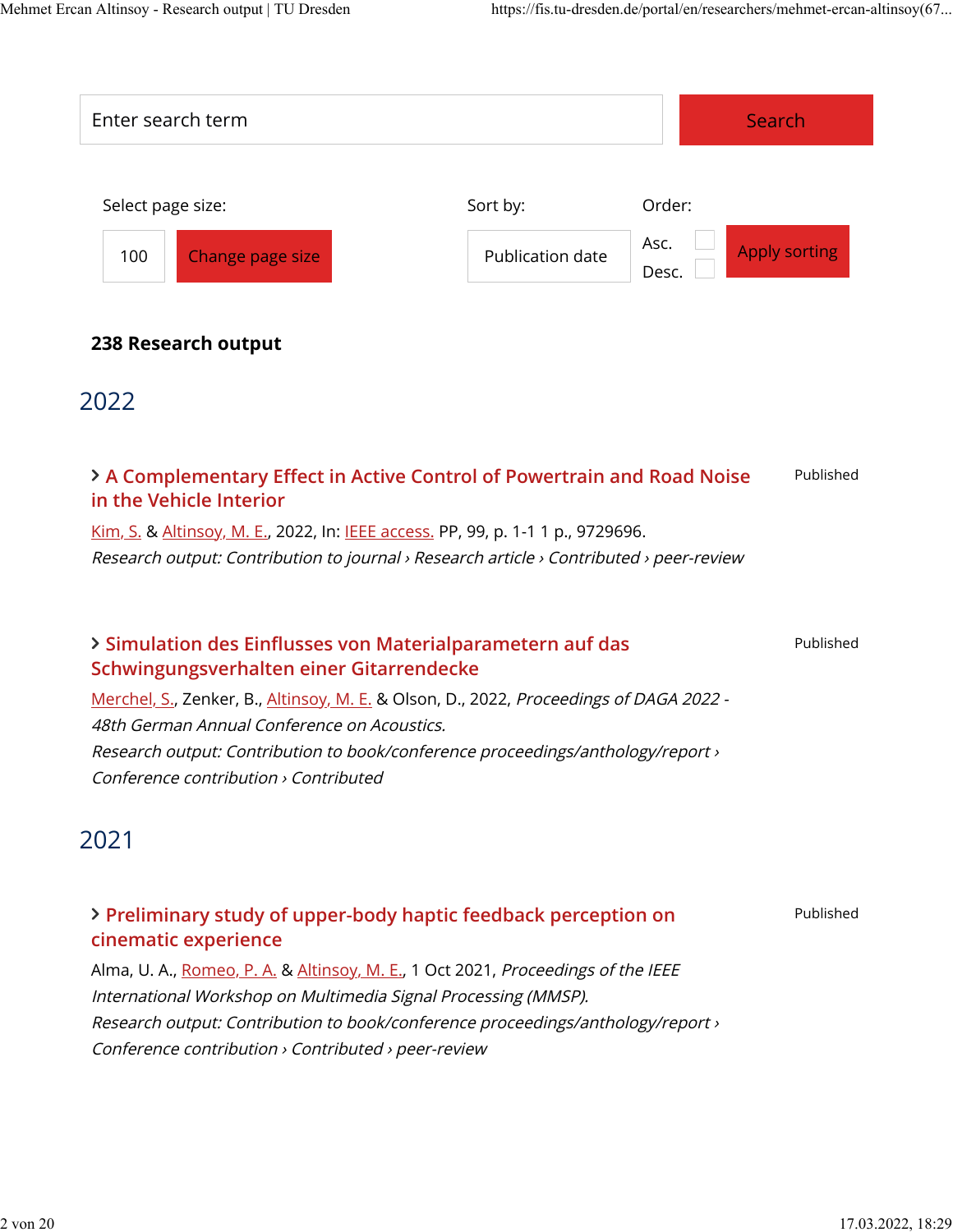| > Vibrotaktile Wahrnehmungsschwelle für Vibrationen im Kinnbereich im<br><b>Kontext von Violinen</b>                                                                    | Published |
|-------------------------------------------------------------------------------------------------------------------------------------------------------------------------|-----------|
| Beyer, F. & Altinsoy, E. M., 1 Sep 2021                                                                                                                                 |           |
| Research output: Book/Report/Anthology > Anthology > Contributed                                                                                                        |           |
| > Groovuator - A haptic feedback system to improve musical interaction<br>between a drummer and a bass guitar player                                                    | Published |
| Dehmelt, K., Romeo, P. A. & Altinsoy, M. E., 1 Aug 2021, Proceedings of the German<br>Annual Conference on Acoustics (DAGA).                                            |           |
| Research output: Contribution to book/conference proceedings/anthology/report ><br>Conference contribution > Contributed                                                |           |
| > Preliminary study of the influence of skin stretching in force perception                                                                                             | Published |
| Romeo, P. A. & Altinsoy, M. E., 1 Aug 2021, Proceedings of the German Annual<br>Conference on Acoustics (DAGA).                                                         |           |
| Research output: Contribution to book/conference proceedings/anthology/report ><br>Conference contribution > Contributed                                                |           |
| > Passively actuated clutch for enhanced backdrivability in bidirectional<br>kinesthetic feedback applications                                                          | Published |
| Romeo, P. A. & Altinsoy, M. E., 1 Jul 2021, Proceedings of the World Haptics Conference<br>(WHC).                                                                       |           |
| Research output: Contribution to book/conference proceedings/anthology/report ><br>Conference contribution > Contributed > peer-review                                  |           |
|                                                                                                                                                                         |           |
| > A comparison-based study of annoyance and psychoacoustic<br>parameters of motorcycle noise emission                                                                   | Published |
| Samani, O., Martius, A. & Altinsoy, M. E., 2021, In: "Advances in Acoustics, Noise and<br>Vibration - 2021" Proceedings of the 27th International Congress on Sound and |           |
| Vibration, ICSV 2021.<br>Research output: Contribution to journal > Conference article > Contributed > peer-review                                                      |           |
|                                                                                                                                                                         |           |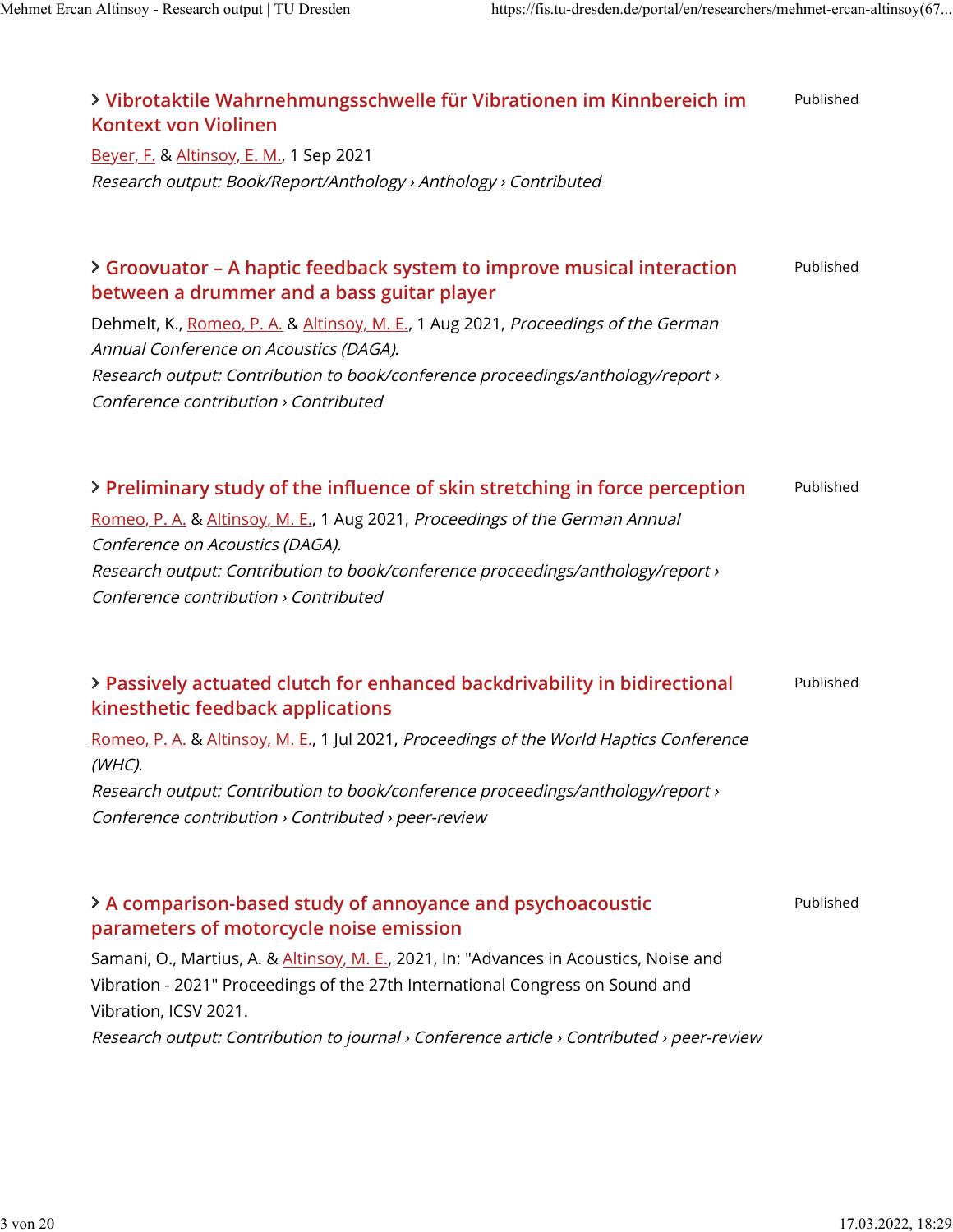| > Advantages and Challenges of Online Listening Tests for Sound Quality<br><b>Studies</b>                                                                                                                                                                                                                                                                                                                                                                                                                                                                  | Published |
|------------------------------------------------------------------------------------------------------------------------------------------------------------------------------------------------------------------------------------------------------------------------------------------------------------------------------------------------------------------------------------------------------------------------------------------------------------------------------------------------------------------------------------------------------------|-----------|
| Atamer, S., Altinsoy, E. & Zhang, Y., 2021, DAGA 2021 - 47th German Annual Conference<br>on Acoustics.                                                                                                                                                                                                                                                                                                                                                                                                                                                     |           |
| Research output: Contribution to book/conference proceedings/anthology/report ><br>Conference contribution > Contributed                                                                                                                                                                                                                                                                                                                                                                                                                                   |           |
| > Annoyance and sportiness perception of the acceleration sound by the<br>driver and passengers                                                                                                                                                                                                                                                                                                                                                                                                                                                            | Published |
| Kim, S. & Altinsoy, M. E., 2021, In: Journal of the Acoustical Society of Korea. 40, 6, p.<br>566-570 5 p.                                                                                                                                                                                                                                                                                                                                                                                                                                                 |           |
| Research output: Contribution to journal > Research article > Contributed > peer-review                                                                                                                                                                                                                                                                                                                                                                                                                                                                    |           |
| > Effects of speed and road condition on annoyance caused by motorcycle<br>noise emission                                                                                                                                                                                                                                                                                                                                                                                                                                                                  | Published |
| Samani, O., Martius, A. & Altinsoy, M. E., 2021, Proceedings of INTER-NOISE 2021 - 2021<br>International Congress and Exposition of Noise Control Engineering. Dare, T., Bolton, S.,<br>Davies, P., Xue, Y. & Ebbitt, G. (eds.). The Institute of Noise Control Engineering of the<br>USA, Inc., (Proceedings of INTER-NOISE 2021 - 2021 International Congress and<br>Exposition of Noise Control Engineering).<br>Research output: Contribution to book/conference proceedings/anthology/report ><br>Conference contribution > Contributed > peer-review |           |
| > Frequency dependence of vertical whole-body vibration perception - is<br>your car rattling or humming?                                                                                                                                                                                                                                                                                                                                                                                                                                                   | Published |
| Schwendicke, A. & Altinsoy, M. E., 2021, Internoise 2021.<br>Research output: Contribution to book/conference proceedings/anthology/report ><br>Conference contribution > Contributed                                                                                                                                                                                                                                                                                                                                                                      |           |
| > Improved Directivity of Flat Panel Loudspeakers by Minimizing the Off-<br><b>Axis Radiation below Coincidence</b>                                                                                                                                                                                                                                                                                                                                                                                                                                        | Published |
| Zenker, B., Schurmann, R., Merchel, S. & Altinsoy, M. E., 2021, In: Applied sciences. 11, 15<br>Research output: Contribution to journal > Research article > Contributed > peer-review                                                                                                                                                                                                                                                                                                                                                                    |           |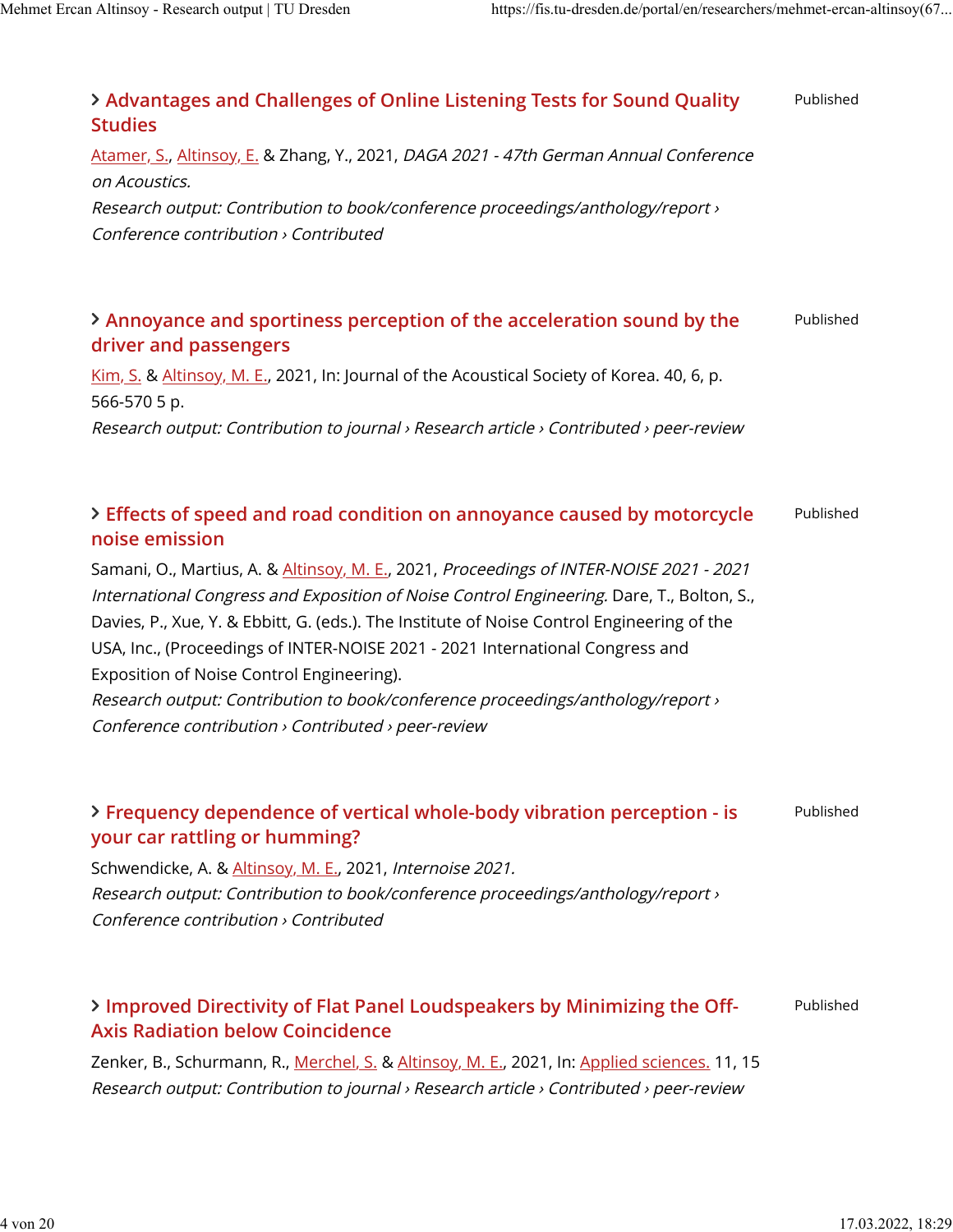| > Kinderleicht greifen - angepasste haptische Eingabe für Kinder und<br>Jugendliche                                                                                    | Published |
|------------------------------------------------------------------------------------------------------------------------------------------------------------------------|-----------|
| Schwendicke, A., Winger, H., Wieczorek, F., Lüneburg, L., Bobbed, T. & Altinsoy, M. E.,<br>2021, DAGA 2021 - 47th German Annual Conference on Acoustics. Wien, Austria |           |
| Research output: Contribution to book/conference proceedings/anthology/report ><br>Conference contribution > Contributed                                               |           |
| > Localization Masking - Reducing the Influence of the Direct Sound on                                                                                                 | Published |
| Localization in Sound Projection by the Additional Generation of One or<br><b>More Leading Sounds</b>                                                                  |           |
| Wühle, T., Merchel, S. & Altinsoy, M. E., 2021, In: Journal of the Audio Engineering<br>Society. 69, 9, p. 683-693 11 p.                                               |           |
| Research output: Contribution to journal > Research article > Contributed > peer-review                                                                                |           |
| > Mapping the Sensory-Perceptual Space of Vibration for User-Centered<br><b>Intuitive Tactile Design</b>                                                               | Published |
| Rosenkranz, R. & Altinsoy, M. E., 2021, 2021 IEEE World Haptics Conference (WHC).<br>Montreal, Canada                                                                  |           |
| Research output: Contribution to book/conference proceedings/anthology/report ><br>Conference contribution > Invited > peer-review                                     |           |
|                                                                                                                                                                        |           |
| > Mapping the Sensory-Perceptual Space of Vibration for User-Centered<br><b>Intuitive Tactile Design</b>                                                               | Published |
| Rosenkranz, R. & Altinsov, M. E., 2021, In: IEEE Transactions on Haptics. 14, 1, p. 95-108                                                                             |           |

14 p.

Research output: Contribution to journal › Research article › Contributed › peer-review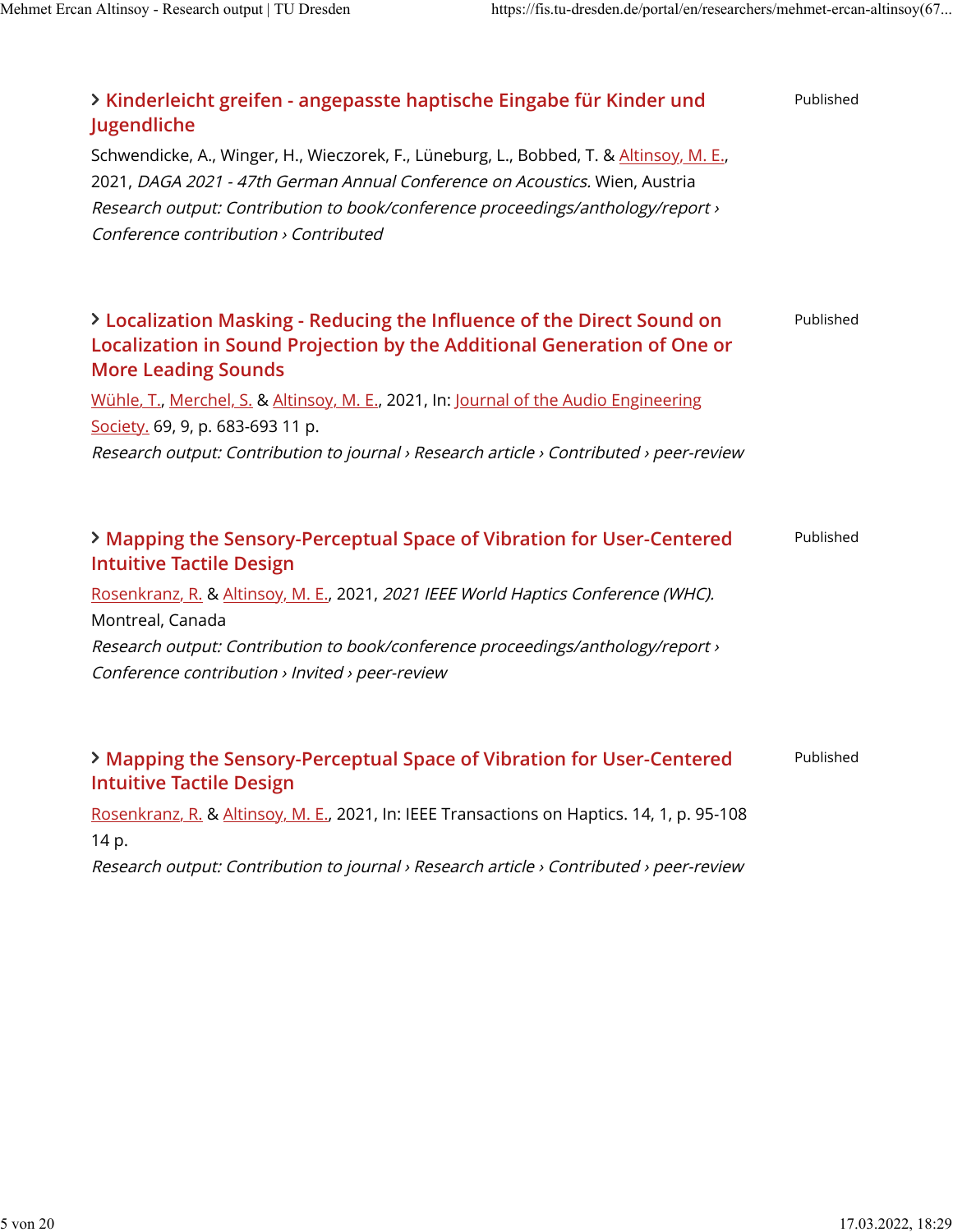| > Noise perception assessment in urban green spaces using soundwalk<br>approach                                                                                                                                                                                                                                                                                                                                                                                                                                                                         | Published |
|---------------------------------------------------------------------------------------------------------------------------------------------------------------------------------------------------------------------------------------------------------------------------------------------------------------------------------------------------------------------------------------------------------------------------------------------------------------------------------------------------------------------------------------------------------|-----------|
| Samani, O., Zapf, V. & Altinsoy, M. E., 2021, Proceedings of INTER-NOISE 2021 - 2021<br>International Congress and Exposition of Noise Control Engineering. Dare, T., Bolton, S.,<br>Davies, P., Xue, Y. & Ebbitt, G. (eds.). The Institute of Noise Control Engineering of the<br>USA, Inc., (Proceedings of INTER-NOISE 2021 - 2021 International Congress and<br>Exposition of Noise Control Engineering).<br>Research output: Contribution to book/conference proceedings/anthology/report ><br>Conference contribution > Contributed > peer-review |           |
| > Quantifizierung erwarteter taktiler Eigenschaften ohne<br>Vibrationsdarbietung für taktiles Design                                                                                                                                                                                                                                                                                                                                                                                                                                                    | Published |
| Rosenkranz, R. & Altinsoy, M. E., 2021, DAGA 2021 - 47th German Annual Conference on<br>Acoustics. Wien, Austria                                                                                                                                                                                                                                                                                                                                                                                                                                        |           |
| Research output: Contribution to book/conference proceedings/anthology/report ><br>Conference contribution > Contributed                                                                                                                                                                                                                                                                                                                                                                                                                                |           |
| > Sound quality of dishwashers: Annoyance perception                                                                                                                                                                                                                                                                                                                                                                                                                                                                                                    | Published |
| Atamer, S. & Altinsoy, M. E., 2021, In: Applied Accoustics. 41, 1, p. 369-372 4 p.<br>Research output: Contribution to journal > Research article > Contributed                                                                                                                                                                                                                                                                                                                                                                                         |           |
| > Vergleich von Schall und Sitzschwingungen in verschiedenen<br>Fahrzeugtypen hinsichtlich ihrer Wahrnehmung                                                                                                                                                                                                                                                                                                                                                                                                                                            | Published |
| Maravich, M. M. & Altinsoy, M. E., 2021, DAGA 2021 - 47th German Annual Conference<br>on Acoustics.                                                                                                                                                                                                                                                                                                                                                                                                                                                     |           |
| Research output: Contribution to book/conference proceedings/anthology/report ><br>Conference contribution > Contributed                                                                                                                                                                                                                                                                                                                                                                                                                                |           |

## 2020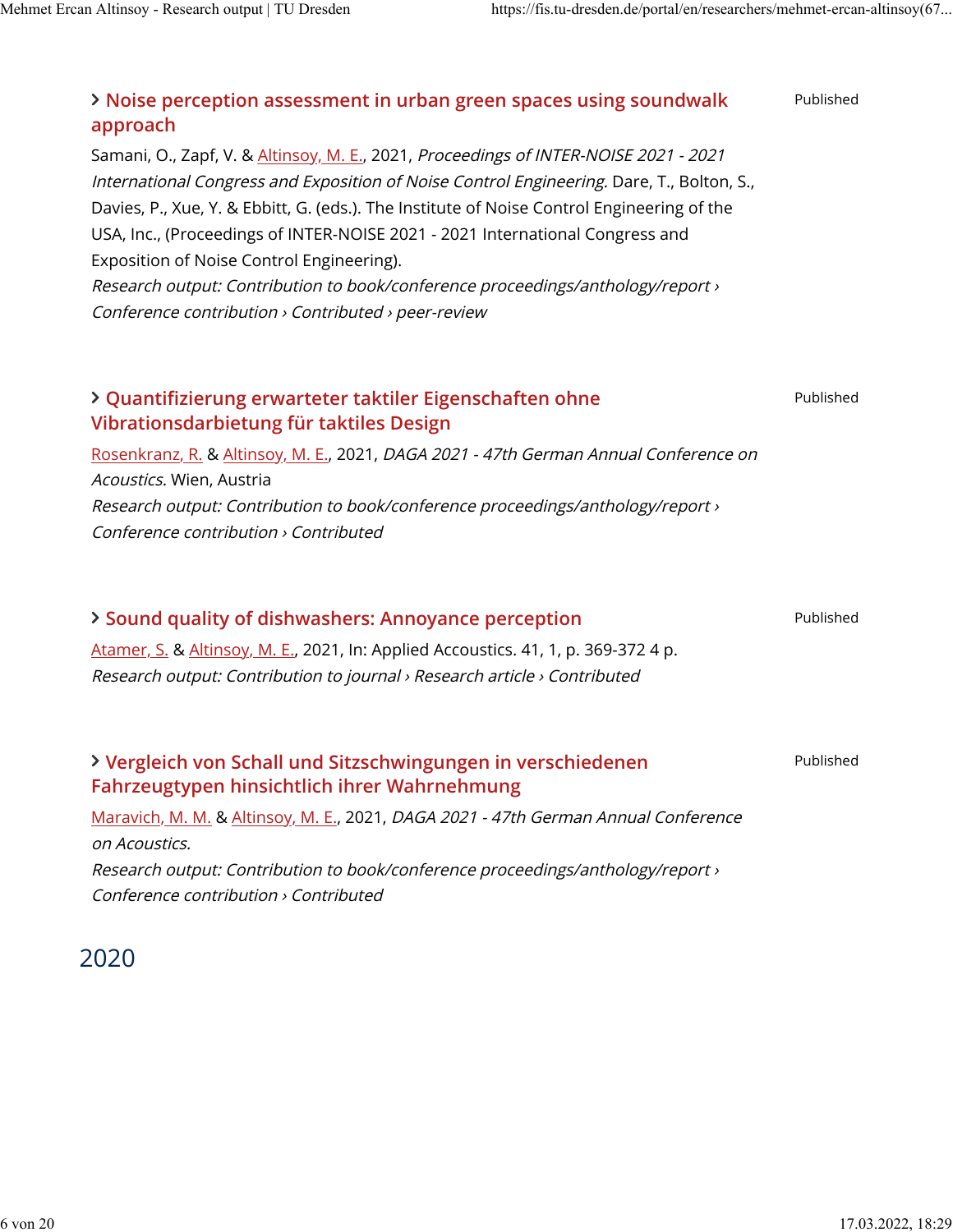#### **[The Suitability of Texture Vibrations Based on Visually Perceived Virtual](https://fis.tu-dresden.de/portal/en/publications/the-suitability-of-texture-vibrations-based-on-visually-perceived-virtual-textures-in-bimodal-and-trimodal-conditions(b29b1801-2f53-49db-93f2-d7881c10beee).html) [Textures in Bimodal and Trimodal Conditions](https://fis.tu-dresden.de/portal/en/publications/the-suitability-of-texture-vibrations-based-on-visually-perceived-virtual-textures-in-bimodal-and-trimodal-conditions(b29b1801-2f53-49db-93f2-d7881c10beee).html)**

Alma, U. A. & [Altinsoy, E.,](https://fis.tu-dresden.de/portal/en/researchers/mehmet-ercan-altinsoy(679157cc-1470-45f7-8b9e-b63c5cefa684).html) 24 Sep 2020, 2020 IEEE 22nd International Workshop on Multimedia Signal Processing (MMSP). IEEE Press, p. 1-5 5 p. 9287066 Research output: Contribution to book/conference proceedings/anthology/report › Conference contribution › Contributed › peer-review

| > Design of a bidirectional tendon-based actuation module for<br>kinaesthetic finger feedback with a tendonlength adjustment mechanism<br>Romeo, P. A. & Altinsoy, M. E., 1 Sep 2020<br>Research output: Other contribution > Other > Contributed > peer-review | Published |
|-----------------------------------------------------------------------------------------------------------------------------------------------------------------------------------------------------------------------------------------------------------------|-----------|
| > Effect of Auditory Feedback on Tactile Intensity Perception in a<br><b>Touchscreen Application</b>                                                                                                                                                            | Published |
| Won, H-I. & Altinsoy, M. E., 1 Jun 2020, In: IEEE Transactions on Haptics. 13, 2, p. 343-353<br>11 p., 8869820.                                                                                                                                                 |           |
| Research output: Contribution to journal > Research article > Contributed > peer-review                                                                                                                                                                         |           |
| > Structure-integrated loudspeaker using fiber-reinforced plastics and<br>piezoelectric transducers - Design, manufacturing and validation                                                                                                                      | Published |
| Zenker, B., Dannemann, M., Geller, S., Holeczek, K., Weißenborn, O., Altinsoy, M. E. &<br>Modler, N., 16 May 2020, In: Applied Sciences (Switzerland). 10, 10, 3438.                                                                                            |           |
| Research output: Contribution to journal > Research article > Contributed > peer-review                                                                                                                                                                         |           |
| > Design and development of an actuation module with a tendon-based<br>transmission for bidirectional force feedback on one finger joint                                                                                                                        | Published |
| Romeo, P. A. & Altinsoy, M. E., 1 Mar 2020, Proceedings of the German Annual<br>Conference on Acoustics (DAGA).                                                                                                                                                 |           |
| Research output: Contribution to book/conference proceedings/anthology/report ><br>Conference contribution > Contributed                                                                                                                                        |           |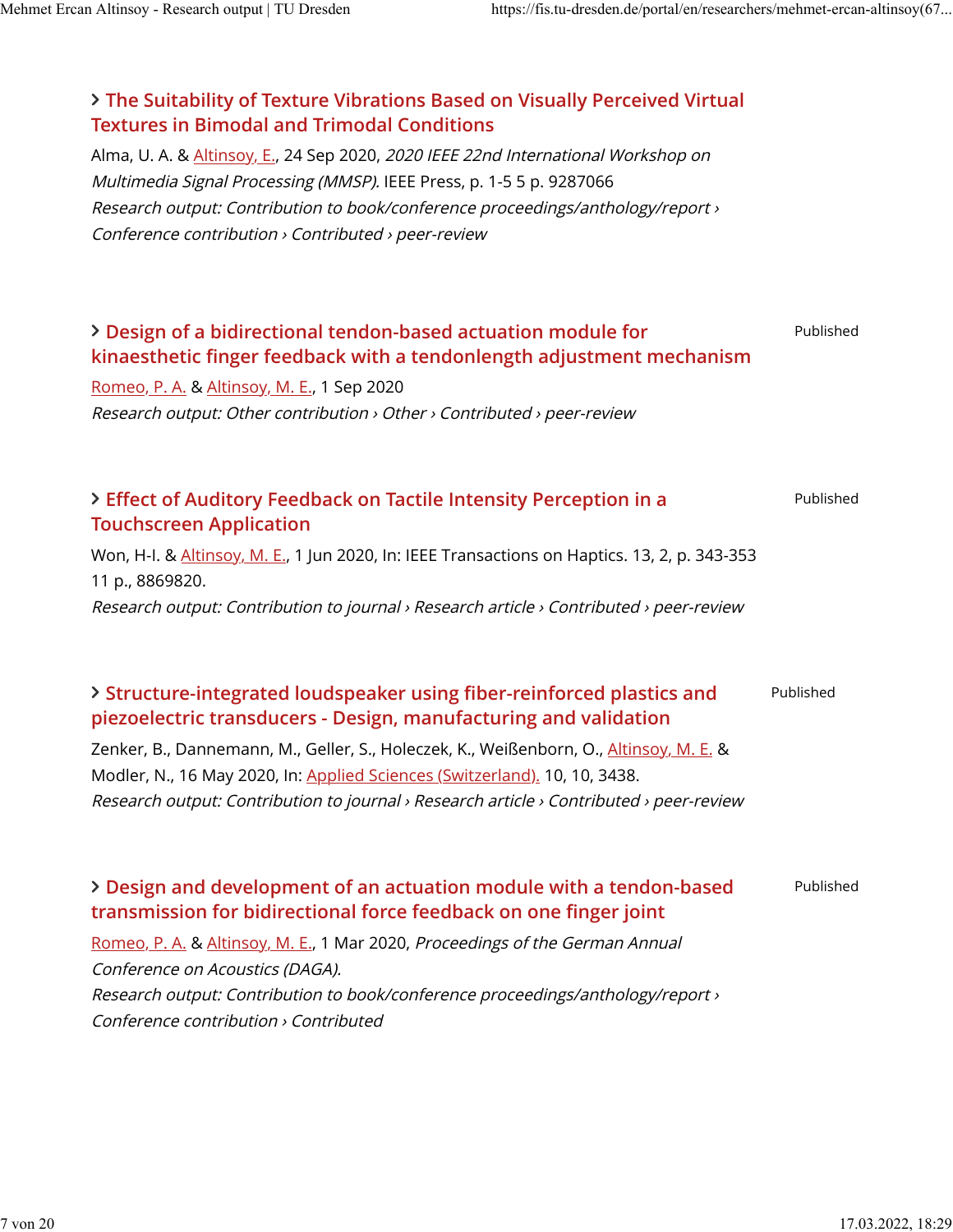| > Annoyance Perception of Dishwasher Noise                                                                                                                 | Published |
|------------------------------------------------------------------------------------------------------------------------------------------------------------|-----------|
| Atamer, S. & Altinsoy, E., 2020, DAGA 2020 - 46th German Annual Conference on<br>Acoustics.                                                                |           |
| Research output: Contribution to book/conference proceedings/anthology/report ><br>Conference contribution > Contributed                                   |           |
| > Begreifen -- Wie unabhängig arbeiten unsere Finger wirklich                                                                                              | Published |
| Schwendicke, A., Winger, H., Wieczorek, F. & Altinsoy, M. E., 2020, p. 399-401. 3 p.<br>Research output: Contribution to conferences > Paper > Contributed |           |
| > Charakterisierung von flächigen Schallabsorbern auf Basis von<br>natürlichen Vliesstoffstrukturen                                                        | Published |
| Ruiz, R., Eduardo, A., Klochkova-Schiefer, M., Natzschka, T., Merchel, S., Haase, E.,                                                                      |           |
| Krzywinski, S. & 1 others, , 2020, p. 882-885. 4 p.<br>Research output: Contribution to conferences > Paper > Contributed                                  |           |
| > Design and development of an actuation module with a tendon-based<br>transmission for bidirectional force feedback on one finger joint                   | Published |
| Alvarez-Romeo, P. & Altinsoy, M. E., 2020.                                                                                                                 |           |
|                                                                                                                                                            |           |
| Research output: Contribution to conferences > Paper > Contributed                                                                                         |           |
| > Detailanalyse von DE-Rollenaktoren für Lautsprecherantriebe                                                                                              | Published |
| Bakardjiev, P., Franke, M., Marschner, U., Richter, A. & Altinsoy, M. E., 2020.<br>Research output: Contribution to conferences > Paper > Contributed      |           |
| > Effect of tonality in loudness perception: Vacuum cleaner and shaver<br>examples                                                                         | Published |
| Atamer, S. & Altinsoy, M. E., 2020, In: Acoustical Science and Technology. 41, 1, p.<br>369-372 4 p.                                                       |           |
| Research output: Contribution to journal > Research article > Contributed                                                                                  |           |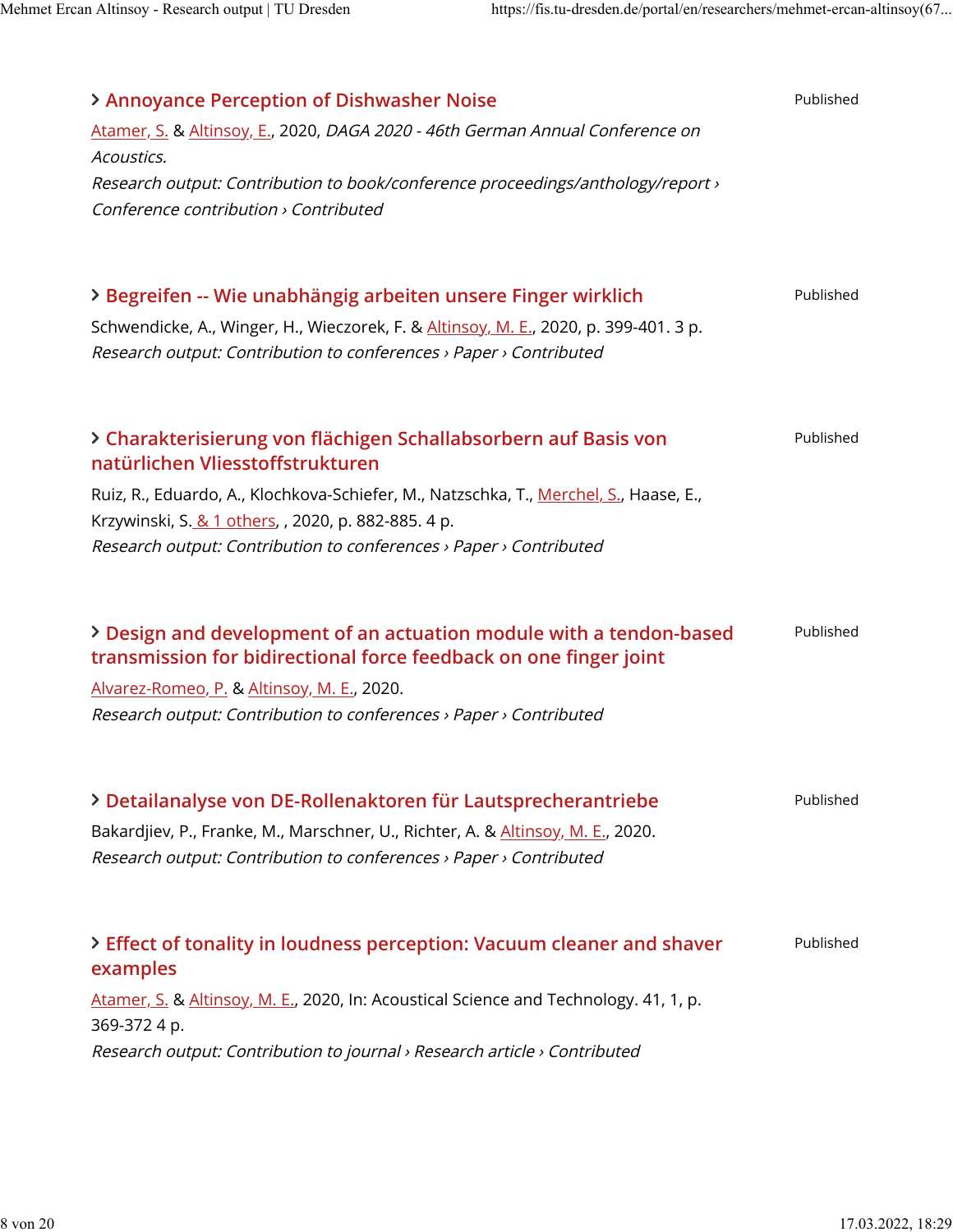| > Einfuss der Materialdaempfung auf den Klang verschiedener DML-<br><b>Membranen</b>                                                                                                                                                                                                                                                                                                                                                                                                                                                                                                                                                           | Published |
|------------------------------------------------------------------------------------------------------------------------------------------------------------------------------------------------------------------------------------------------------------------------------------------------------------------------------------------------------------------------------------------------------------------------------------------------------------------------------------------------------------------------------------------------------------------------------------------------------------------------------------------------|-----------|
| Vater, A., Zenker, B., Merchel, S. & Altinsoy, M. E., 2020.<br>Research output: Contribution to conferences > Paper > Contributed                                                                                                                                                                                                                                                                                                                                                                                                                                                                                                              |           |
| > Improved Sound Radiation of Flat Panel Loudspeakers Using the Local<br><b>Air Spring Effect</b>                                                                                                                                                                                                                                                                                                                                                                                                                                                                                                                                              | Published |
| Zenker, B., Schurmann, R., Merchel, S. & Altinsoy, M. E., 2020, In: Applied sciences. 10, 24<br>Research output: Contribution to journal > Research article > Contributed > peer-review                                                                                                                                                                                                                                                                                                                                                                                                                                                        |           |
| > Influence of an artificially produced stationary sound of electrically<br>powered vehicles on the safety of visually impaired pedestrians<br>Steinbach, L. & Altinsoy, M. E., 2020, In: Applied Acoustics.                                                                                                                                                                                                                                                                                                                                                                                                                                   | Published |
| Research output: Contribution to journal > Research article > Contributed > peer-review                                                                                                                                                                                                                                                                                                                                                                                                                                                                                                                                                        |           |
| > Lästigkeit bei gleichzeitiger Exposition von Schall und Schwingungen<br>Maravich, M. M. & Altinsoy, M. E., 2020.<br>Research output: Contribution to conferences > Paper > Contributed                                                                                                                                                                                                                                                                                                                                                                                                                                                       | Published |
| > Low-frequency performance of a woofer-driven flat-panel loudspeaker<br>(Part 2: Numerical system optimization and large signal analysis)<br>Zenker, B., Heinl, M., Merchel, S. & Ercan Altinsoy, M., 2020.<br>Research output: Contribution to conferences > Paper > Contributed > peer-review                                                                                                                                                                                                                                                                                                                                               | Published |
| > Multimodale Inspektion von Textilien als Beitrag zur fortschreitenden<br>Digitalisierung - Digitale Haptik<br>Altinsoy, E., Alma, A., Pietsch, K., Krzywinski, S., Lachmann, M., Braune, A., Martin, C. & 2<br>others, , 2020, https://textile-network.de/de/Forschung-Entwicklung/Institut-fuer-<br>Textilmaschinen-und-Textile-Hochleistungswerkstofftechnik-TU-Dresden/Multimodale-<br>Inspektion-von-Textilien-als-Beitrag-zur-fortschreitenden-Digitalisierung-Digitale-Haptik<br>$(11.06.2020)$ .<br>Research output: Contribution to book/conference proceedings/anthology/report ><br>Chapter in book/anthology/report > Contributed | Published |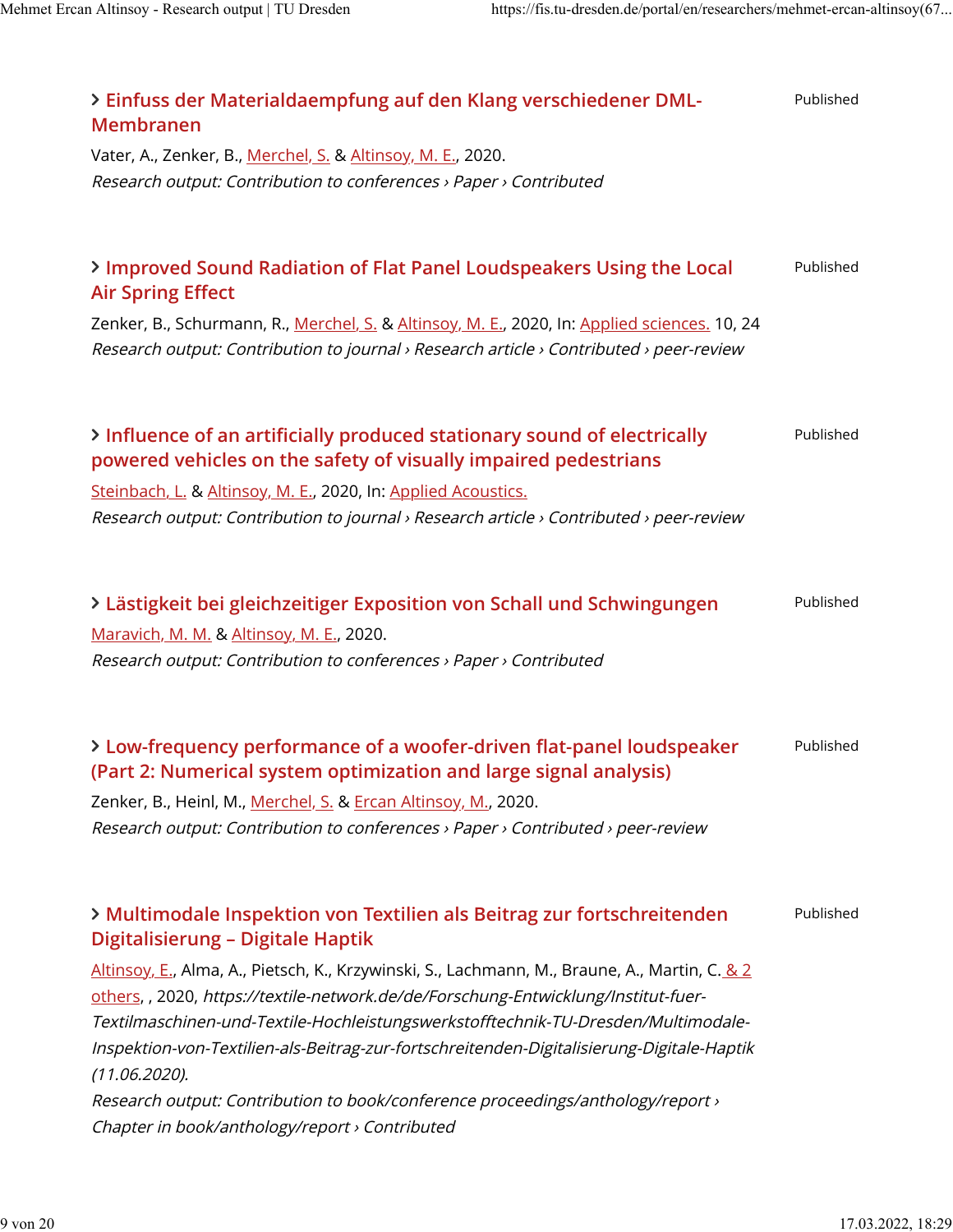| > Optimization of the Aspect Ratio and Material Parameters of a DML<br><b>Membrane</b>                                                                                                                                                                         | Published |
|----------------------------------------------------------------------------------------------------------------------------------------------------------------------------------------------------------------------------------------------------------------|-----------|
| Rawoof, S. S. A., Zenker, B., Merchel, S. & Altinsoy, M. E., 2020.<br>Research output: Contribution to conferences > Paper > Contributed                                                                                                                       |           |
| > Optimized Radiation Pattern and Time Response of Flat Panel<br>Loudspeakers due to the Specific Damping of the Boundary Conditions<br>Zenker, B., Merchel, S. & Altinsoy, M. E., 2020.<br>Research output: Contribution to conferences > Paper > Contributed | Published |
| > Psychophysical comparison of the auditory and tactile perception: a<br>survey                                                                                                                                                                                | Published |
| Merchel, S. & Altinsoy, M. E., 2020<br>Research output: Other contribution > Other > Contributed > peer-review                                                                                                                                                 |           |
| > Realisierung eines Schallprojektors mit verbessertem Abstrahlverhalten<br>im hohen Frequenzbereich                                                                                                                                                           | Published |
| Wühle, T., Beyer, F., Bulla, L., Merchel, S. & Altinsoy, M. E., 2020.<br>Research output: Contribution to conferences > Paper > Contributed                                                                                                                    |           |
| > Reproduktion von Texturen basierend auf visuellen Informationen<br>einesTouch-Display                                                                                                                                                                        | Published |
| Alma, A. & Altinsoy, E., 2020.<br>Research output: Contribution to conferences > Paper > Contributed                                                                                                                                                           |           |
| > Stationär-Geräusch von elektrisch angetriebenen Fahrzeugen – Einfluss<br>eines künstlich erzeugten Stationär-Geräuschs von elektrisch<br>angetriebenen Fahrzeugen auf die Sicherheit von schwächeren<br>Verkehrsteilnehmern                                  | Published |
| Altinsoy, E., Lachmann, M., Rosenkranz, R. & Steinbach, L., 2020, In: Berichte der<br>Bundesanstalt für Straßenwesen, Fahrzeugtechnik. 2020, 134<br>Research output: Contribution to journal > Research article > Invited                                      |           |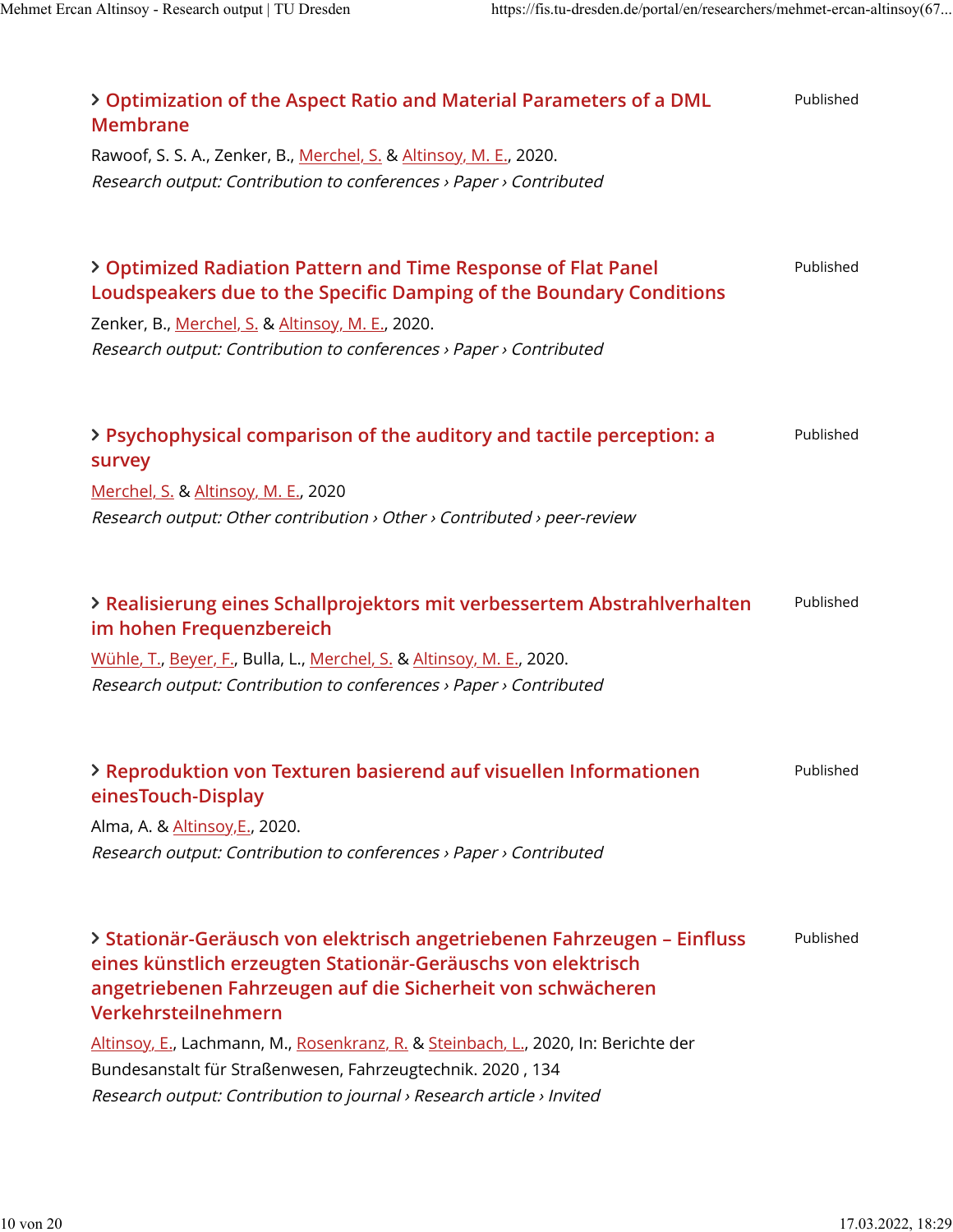| > Taktiles Design: Übersetzung von Nutzererwartungen in Vibrationen zur<br>Gestaltung von plausiblen virtuellen Umgebungen                                     | Published |
|----------------------------------------------------------------------------------------------------------------------------------------------------------------|-----------|
| Rosenkranz, R. & Altinsoy, M. E., 2020.                                                                                                                        |           |
| Research output: Contribution to conferences > Paper > Contributed                                                                                             |           |
| > Upper Frequency Limit of Flat Panel Loudspeakers - Evaluation of the<br><b>Voice Coil Break-Up Modes</b>                                                     | Published |
| Zenker, B., Merchel, S. & Altinsoy, M. E., 2020.                                                                                                               |           |
| Research output: Contribution to conferences > Paper > Contributed > peer-review                                                                               |           |
| > Vergleich von Modellen zur Simulation von Lautsprechern in linearen<br>Arrays unter Berücksichtigung des Richtverhaltens realer Lautsprecher                 | Published |
| Beyer, F., Wühle, T., Merchel, S. & Altinsoy, M. E., 2020.                                                                                                     |           |
| Research output: Contribution to conferences > Paper > Contributed                                                                                             |           |
| > Vermeidung von Overfitting bei der Vorhersage von subjektiven<br>Tonalitätsbewertungen auf Basis künstlicher neuronaler Netze mit kleinen<br>Trainingsmengen | Published |
| Holzhäuser, T., Rosenkranz, R. & Altinsoy, M. E., 2020.                                                                                                        |           |
| Research output: Contribution to conferences > Paper > Contributed                                                                                             |           |
| > Vibroakustische Beats - Durch Ganzkörperschwingungen hervorgerufene<br>akustische Reize                                                                      | Published |
| Schwendicke, A., Reichmann, F. & Altinsoy, M. E., 2020, p. 766-769. 4 p.<br>Research output: Contribution to conferences > Paper > Contributed                 |           |
| > Wie unterscheidet sich die Reaktion von Passanten bei Vorhandensein<br>oder Fehlen eines Stationär-Geräuschs?                                                | Published |
| Steinbach, L. & Altinsoy, M. E., 2020.                                                                                                                         |           |
| Research output: Contribution to conferences > Paper > Contributed                                                                                             |           |

### 2019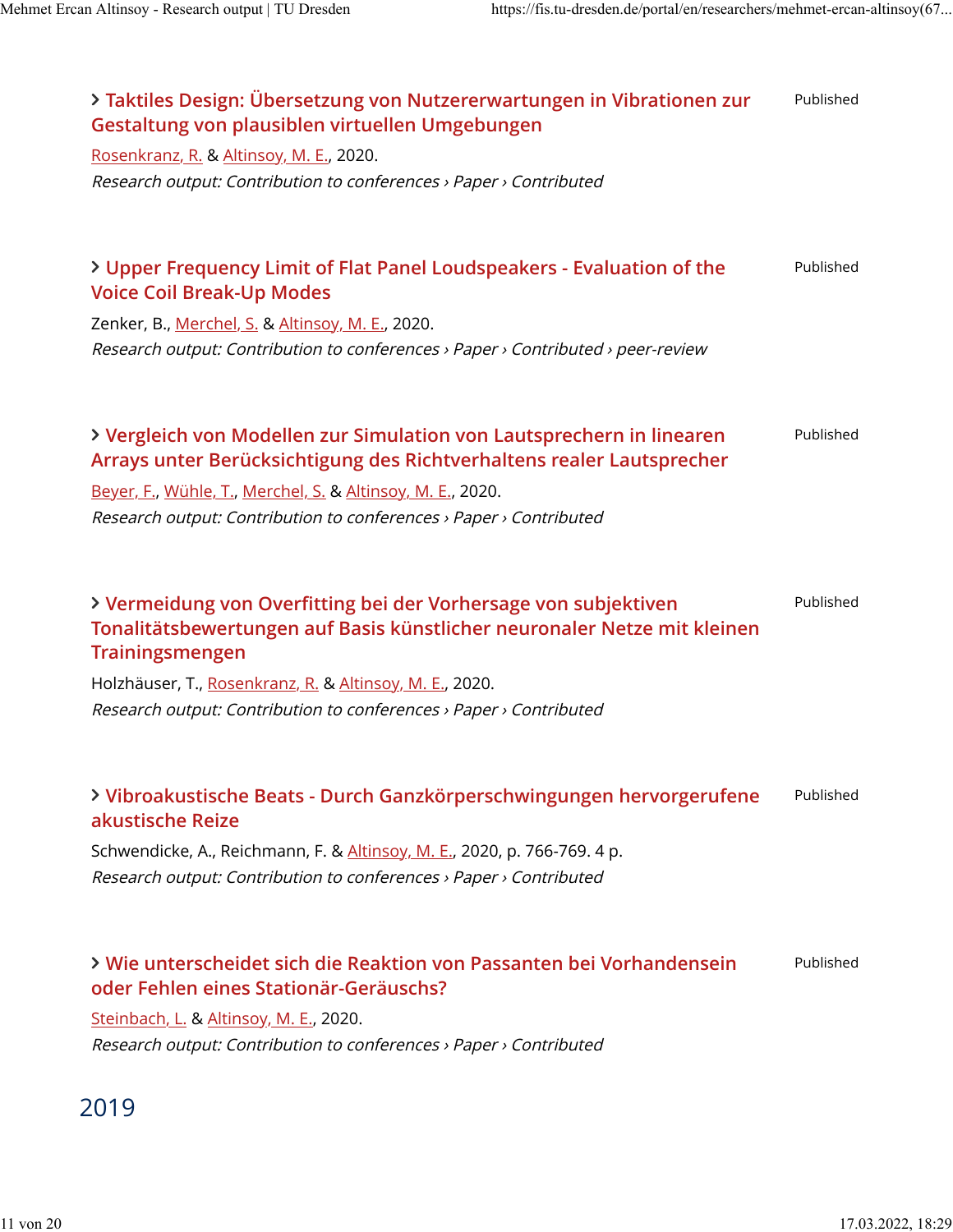| > Perceived Roughness of Band-Limited Noise, Single, and Multiple<br><b>Sinusoids Compared to Recorded Vibration*</b><br>Alma, U. A. & Altinsoy, E., 12 Jul 2019, 2019 IEEE World Haptics Conference (WHC). IEEE<br>Press, p. 337-342 6 p. 8816163<br>Research output: Contribution to book/conference proceedings/anthology/report > | Published |
|---------------------------------------------------------------------------------------------------------------------------------------------------------------------------------------------------------------------------------------------------------------------------------------------------------------------------------------|-----------|
| Conference contribution > Contributed > peer-review                                                                                                                                                                                                                                                                                   |           |
| > Tactile Design: Translating User Expectations into Vibration for Plausible<br><b>Virtual Environments*</b>                                                                                                                                                                                                                          | Published |
| Rosenkranz, R. & Altinsoy, M. E., 12 Jul 2019, 2019 IEEE World Haptics Conference (WHC).<br>IEEE Press, p. 307-312 6 p. 8816177                                                                                                                                                                                                       |           |
| Research output: Contribution to book/conference proceedings/anthology/report ><br>Conference contribution > Contributed > peer-review                                                                                                                                                                                                |           |
| > DrumEverywhere - Ein augmented reality drumkit mit Pure Data<br>Merchel, S., Peetz, A., Ankermann, S., Ridder, V. & Altinsoy, M. E., 2019.<br>Research output: Contribution to conferences > Paper > Contributed                                                                                                                    | Published |
| > Improved Linear Network Models of Air Filled Tubes, Slits and Cavities<br>Bakardjiev, P., Voigt, A., Marschner, U., Altinsoy, M. E. & Richter, A., 2019, In: Acta<br>Acustica united with Acustica. 1, p. 174-182 9 p.                                                                                                              | Published |
| Research output: Contribution to journal > Research article > Contributed > peer-review                                                                                                                                                                                                                                               |           |
| Influence of tonewood parameters on the perceived sound quality of a<br>steel-string acoustic guitar<br>Merchel, S., Olson, D. & Altinsoy, E., 2019.<br>Research output: Contribution to conferences > Paper > Contributed                                                                                                            | Published |
| > Low Deviation and High Sensitivity—Optimized Exciter Positioning for<br>Flat Panel Loudspeakers by Considering Averaged Sound Pressure<br><b>Equalization</b><br>Zenker, B., Rawoof, S. S. A., Merchel, S. & Altinsoy, M. E., 2019.                                                                                                 | Published |
| Research output: Contribution to conferences > Paper > Contributed > peer-review                                                                                                                                                                                                                                                      |           |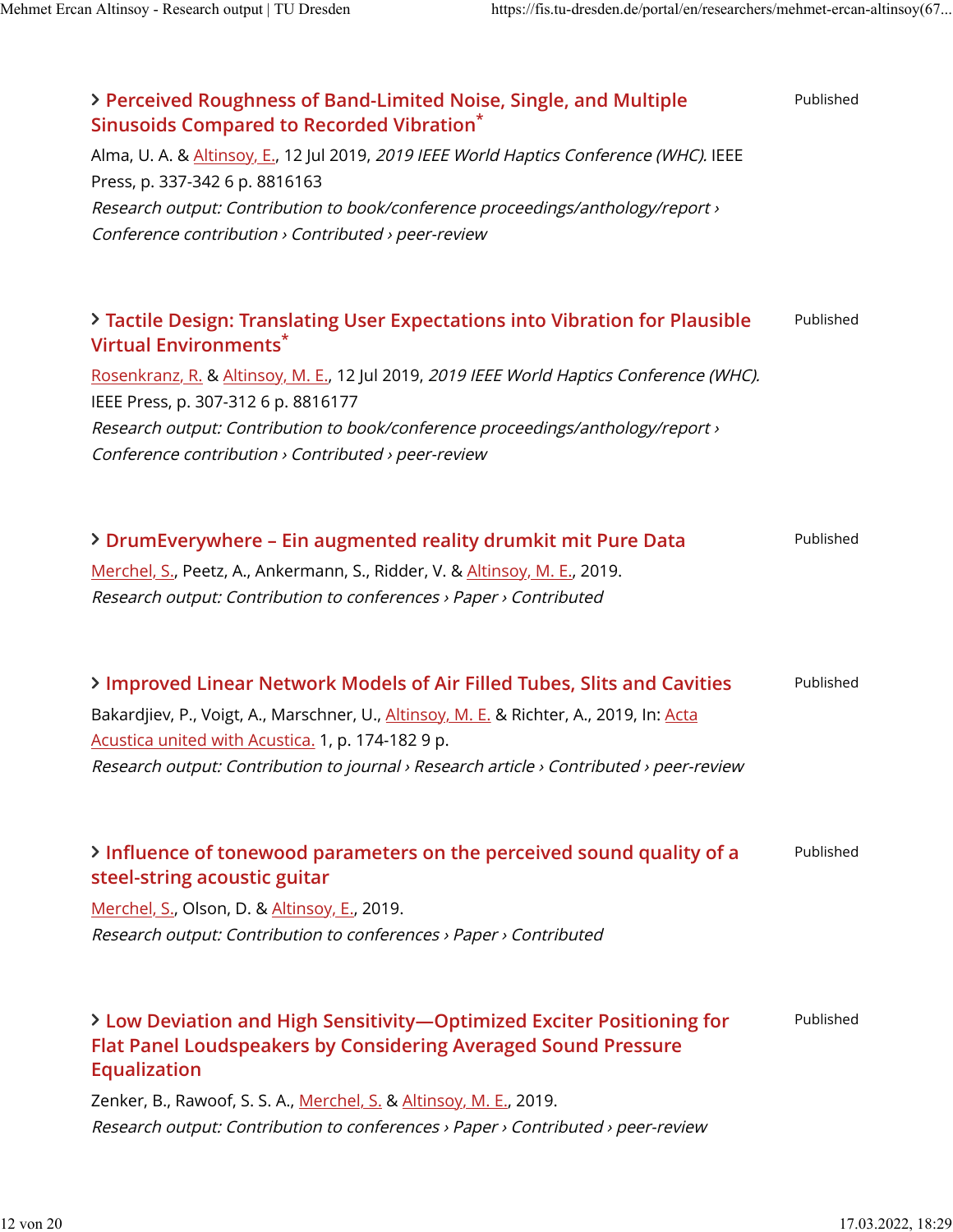| > Multimodale Inspektion von Textilien als Beitrag zur fortschreitenden<br>Digitalisierung - Digitale Haptik              | Published |
|---------------------------------------------------------------------------------------------------------------------------|-----------|
| Krzywinski, S., Pietsch, K., Altinsoy, M. E., Alma, A., Lachmann, M., Braune, A., Martin, C.<br>& 2 others, , 2019, 4 p.  |           |
| Research output: Other contribution > Other > Contributed                                                                 |           |
|                                                                                                                           |           |
| > Optimized Exciter Positioning Based on Acoustic Power of a Flat Panel<br>Loudspeaker                                    | Published |
| Zenker, B., Rawoof, S. S. A., Merchel, S. & Altinsoy, M. E., 2019.                                                        |           |
| Research output: Contribution to conferences > Paper > Contributed > peer-review                                          |           |
| > Perceived Roughness of Single Sinusoid Compared to Recorded Vibration                                                   | Published |
| Alma, A. & Altinsoy, E., 2019.                                                                                            |           |
| Research output: Contribution to conferences > Paper > Contributed                                                        |           |
|                                                                                                                           |           |
| > Perception of auditory events in scenarios with projected and direct<br>sound from various directions                   | Published |
| Wühle, T., Merchel, S. & Altinsoy, M. Ercan, 2019.                                                                        |           |
| Research output: Contribution to conferences > Paper > Contributed > peer-review                                          |           |
| > Perceptual evaluation of bracewood and soundboard wood variations on                                                    | Published |
| the preference of a steel-string acoustic guitar                                                                          |           |
| Merchel, S., Altinsoy, M. E. & Olson, D., 2019<br>Research output: Other contribution > Other > Contributed > peer-review |           |
|                                                                                                                           |           |
| > Psychophysical Comparison of the Auditory and Vibrotactile Perception -                                                 | Published |
| <b>Absolute Sensitivity</b>                                                                                               |           |
| Merchel, S. & Altinsoy, M. E., 2019.<br>Research output: Contribution to conferences > Paper > Contributed > peer-review  |           |
|                                                                                                                           |           |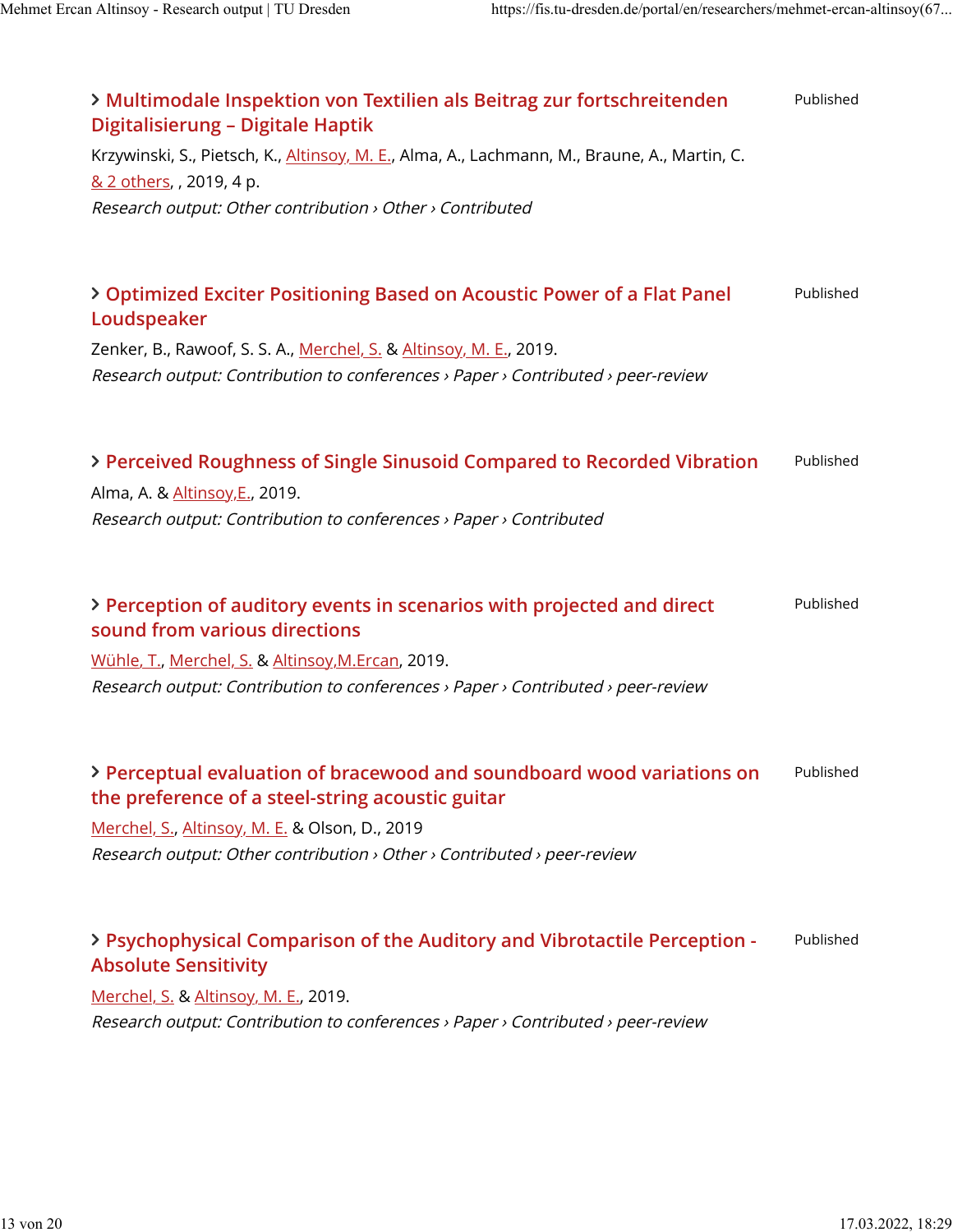| > Rattert es noch oder holpert es schon - Wahrnehmung<br>amplitudenmodulierter Ganzkörperschwingungen                                                                                                                                                                     | Published |
|---------------------------------------------------------------------------------------------------------------------------------------------------------------------------------------------------------------------------------------------------------------------------|-----------|
| Schwendicke, A. & Altinsoy, M. E., 2019.<br>Research output: Contribution to conferences > Paper > Contributed                                                                                                                                                            |           |
| > Rethinking Flat Panel Loudspeakers—An Objective Acoustic Comparison<br>of Different Speaker Categories                                                                                                                                                                  | Published |
| Zenker, B., Merchel, S. & Altinsoy, M. E., 2019.<br>Research output: Contribution to conferences > Paper > Contributed > peer-review                                                                                                                                      |           |
| > Sound quality of small electric motors<br>Altinsoy, M. E., 2019, In: INTER-NOISE 2019 MADRID - 48th International Congress and<br>Exhibition on Noise Control Engineering.<br>Research output: Contribution to journal > Conference article > Contributed > peer-review | Published |
| > Supply circuit for DEA in dynamic applications<br>Bakardjiev, P., Richter, A., Marschner, U., Altinsoy, E. & Troge, J., 2019.<br>Research output: Contribution to conferences > Paper > Contributed                                                                     | Published |
| > The natural variability of spruce soundboards: Perceptual differences in<br>the tonal quality of acoustic guitars<br>Merchel, S., Olson, D. & Altinsoy, M., 2019.<br>Research output: Contribution to conferences > Paper > Contributed                                 | Published |
| > The Precedence Effect in Scenarios with Projected Sound<br>Wühle, T., Merchel, S. & Altinsoy, M. E., 2019, In: AES: Journal of the Audio Engineering                                                                                                                    | Published |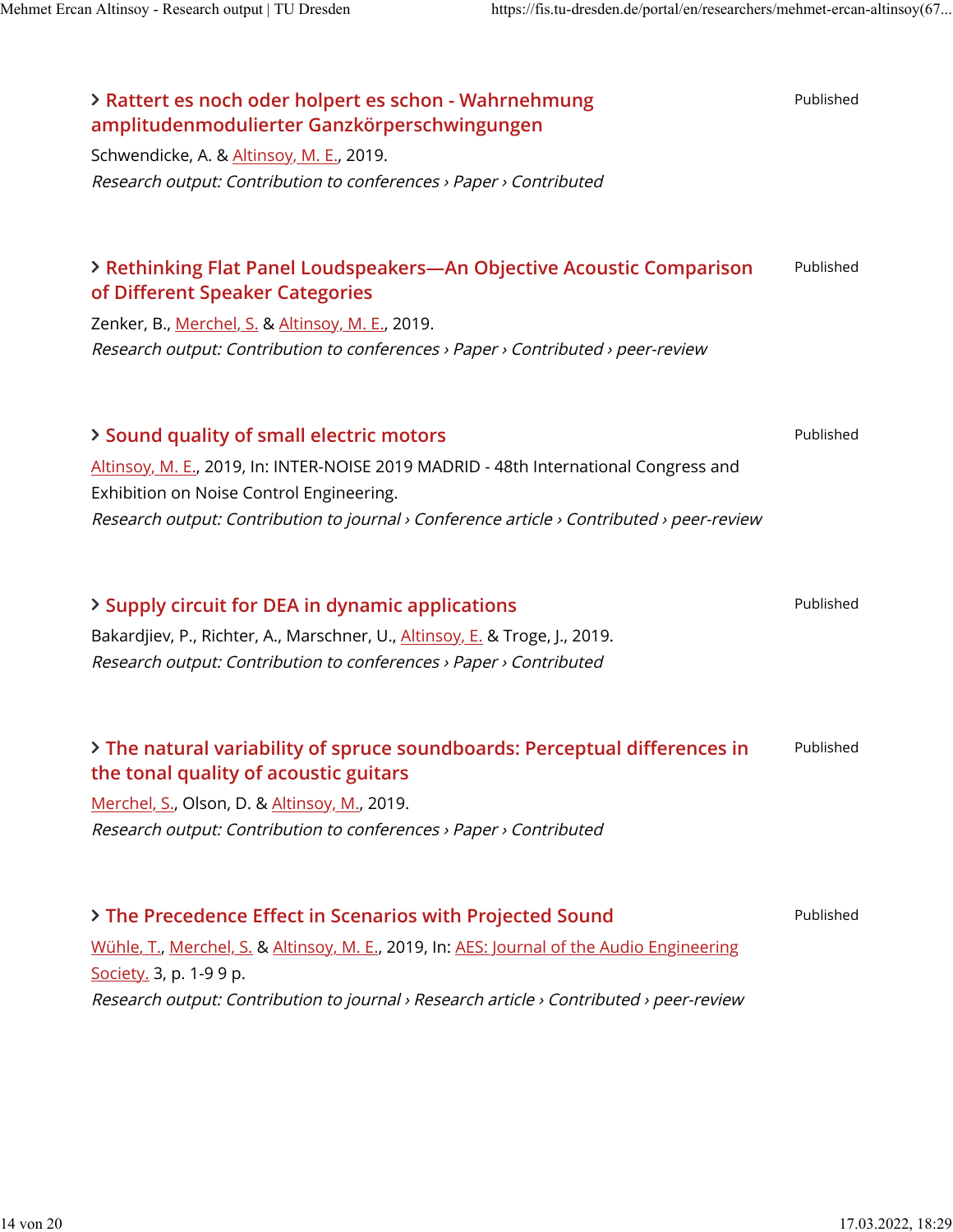| > Vibro-Acoustical Analyses of a Dishwasher<br>Atamer, S., Altinsoy, E. & Hirschfeld, J., 2019, DAGA 2019 - 45th German Annual<br>Conference on Acoustics.<br>Research output: Contribution to book/conference proceedings/anthology/report ><br>Conference contribution > Contributed           | Published |
|--------------------------------------------------------------------------------------------------------------------------------------------------------------------------------------------------------------------------------------------------------------------------------------------------|-----------|
| > Vibroacoustical Beats -- Inducing Auditory Perception Through Whole-<br><b>Body Vibration</b><br>Schwendicke, A. M., Reichmann, F. & Altinsoy, M. E., 2019.<br>Research output: Contribution to conferences > Paper > Contributed                                                              | Published |
| 2018                                                                                                                                                                                                                                                                                             |           |
| > Elektromobilität: Die chance die sicherheit zu erhöhen und gleichzeitig<br>den verkehrslärm zu reduzieren<br>Steinbach, L. & Ercan Altinsoy, M., Mar 2018, In: Larmbekampfung. 13, 2, p. 44-49 6 p.<br>Research output: Contribution to journal > Research article > Contributed > peer-review | Published |
| > Auditory-Tactile Experience of Music<br>Merchel, S. & Altinsoy, M. E., 2018, Musical Haptics.<br>Research output: Contribution to book/conference proceedings/anthology/report ><br>Chapter in book/anthology/report > Contributed > peer-review                                               | Published |
| > Comparison of Different Loudness Models with Subjective Evaluations of<br><b>Real Sounds: Vacuum Cleaner and Shaver Examples</b><br><u>Atamer, S. &amp; Altinsoy, E.,</u> 2018.<br>Research output: Contribution to conferences > Paper > Contributed                                          | Published |
| > Dodekaederlautsprecher mittels 3D-Druck<br>Merchel, S., Volkmann, J., Nicht, A., Beyer, F. & Altinsoy, M. E., 2018.<br>Research output: Contribution to conferences > Paper > Contributed                                                                                                      | Published |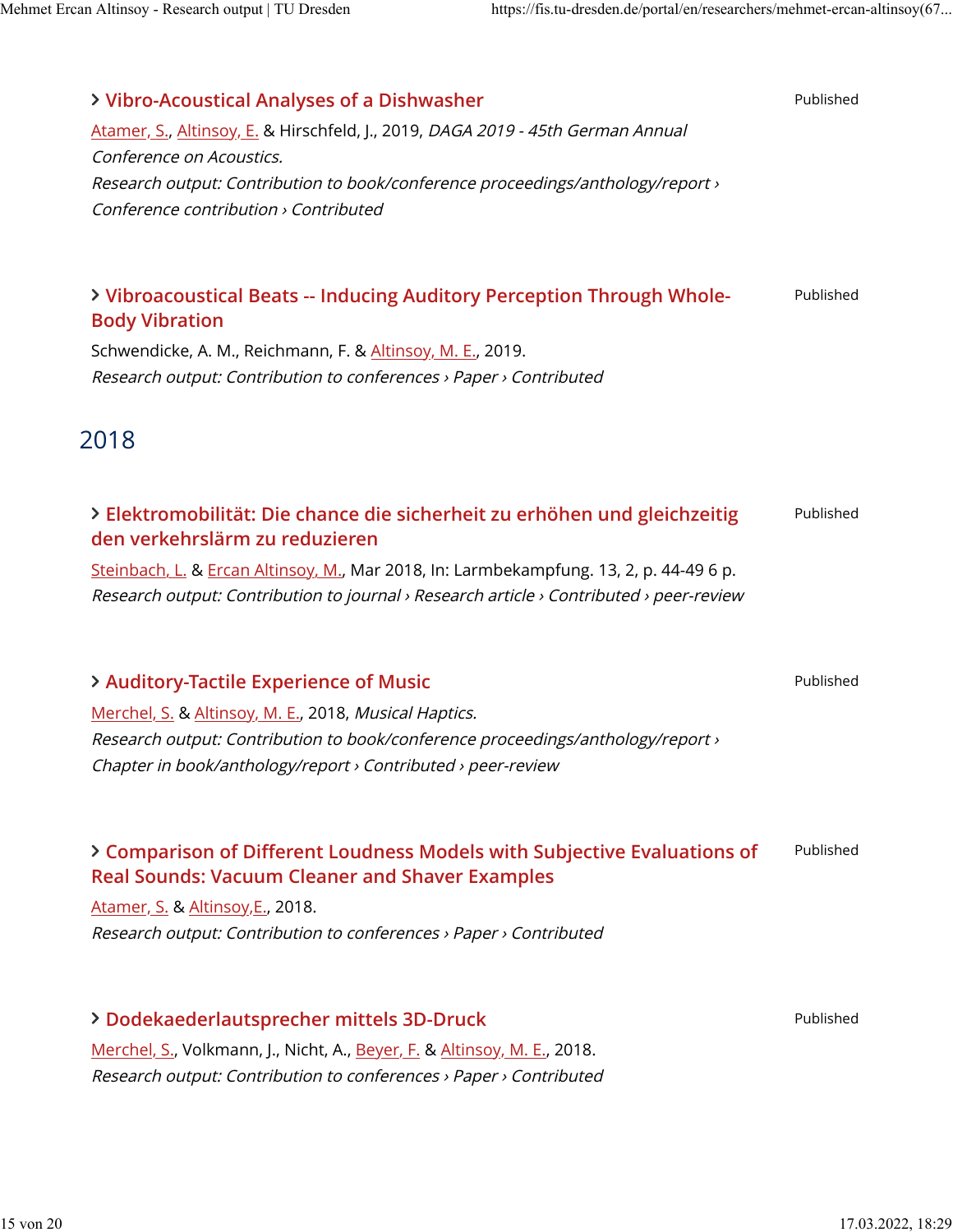| > Elektromobilität: Die Chance die Sicherheit zu erhöhen und gleichzeitig<br>den Verkehrslärm zu reduzieren       | Published |
|-------------------------------------------------------------------------------------------------------------------|-----------|
| Steinbach, L. & Altinsoy, M. E., 2018, In: Lärmbekämpfung. 2/2018, 6 p.                                           |           |
| Research output: Contribution to journal > Research article > Contributed > peer-review                           |           |
| > Evaluation of the frequency dependent influence of direct sound on the<br>effect of sound projection            | Published |
| Wühle, T., Merchel, S. & Altinsoy, M. E., 2018.                                                                   |           |
| Research output: Contribution to conferences > Paper > Contributed > peer-review                                  |           |
| > Identification and Evaluation of Perceptual Attributes for Periodic<br><b>Whole-Body and Hand-Arm Vibration</b> | Published |
| Rosenkranz, R., Gruschwitz, S., Wilberg, M., Altinsoy, M. E. & Merchel, S., 2018.                                 |           |
| Research output: Contribution to conferences > Paper > Contributed > peer-review                                  |           |
| > Influence of the frequency dependent directivity of a sound projector on<br>the localization of projected sound | Published |
| Merchel, S., Reichmann, F., Wühle, T. & Altinsoy, M. Ercan, 2018.                                                 |           |
| Research output: Contribution to conferences > Paper > Contributed > peer-review                                  |           |
| > Intensity Perception for Complex Vertical Whole-Body Vibration                                                  | Published |
| Schwendicke, A., Cheng, S., Yu, X., Altinsoy, M. E. & Merchel, S., 2018.                                          |           |
| Research output: Contribution to conferences > Paper > Contributed                                                |           |
| > Nutzung von Wahrnehmungsmerkmalen für die Beurteilung von<br>Humanschwingungen                                  | Published |
| Rosenkranz, R., Altinsoy, M. E., Gruschwitz, S. & Schecker, D., 2018.                                             |           |
| Research output: Contribution to conferences > Paper > Contributed                                                |           |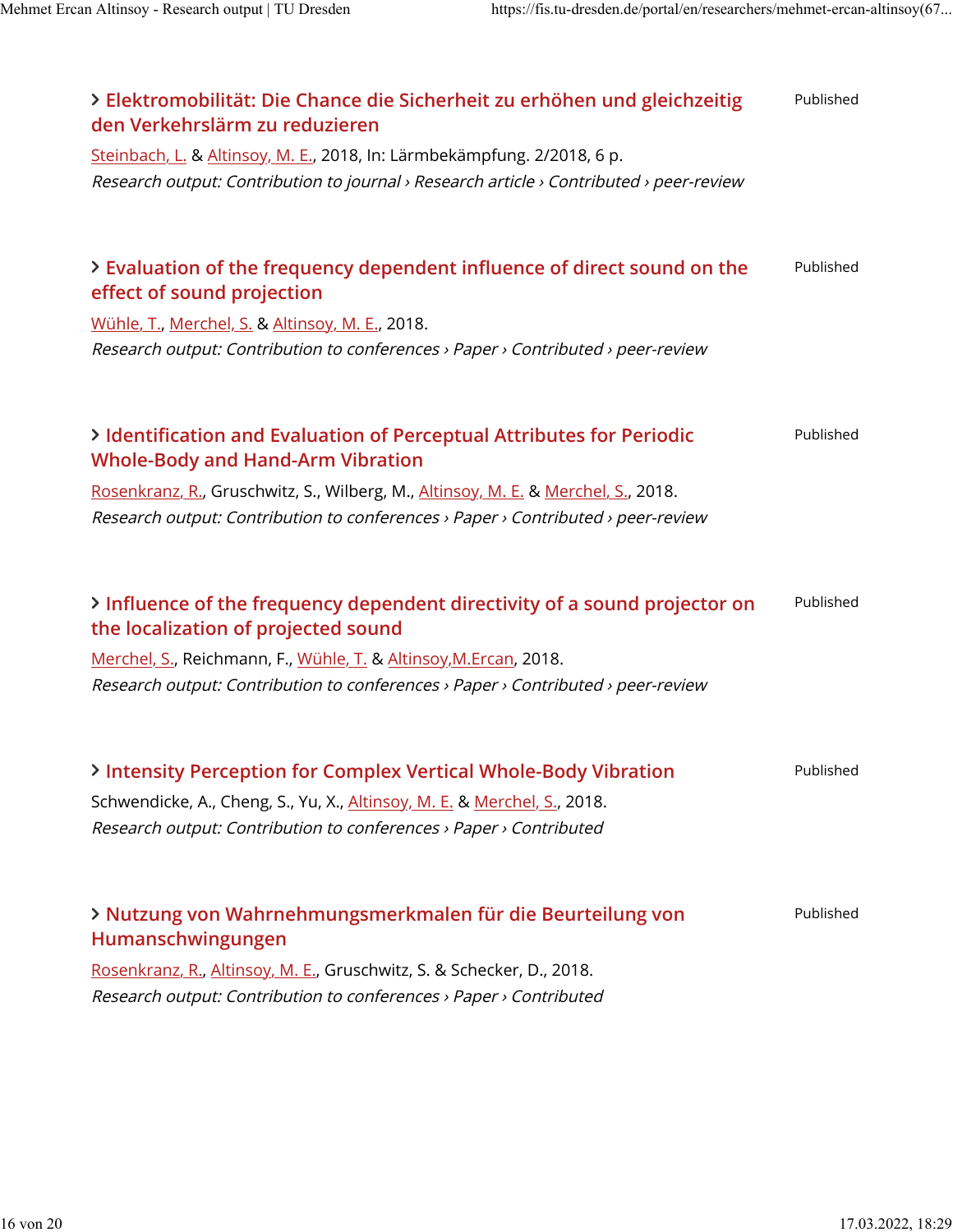| > Nutzung von Wahrnehmungsmerkmalen für die Beurteilung von<br>Humanschwingungen                                     | Published |
|----------------------------------------------------------------------------------------------------------------------|-----------|
| Rosenkranz, R., Altinsoy, M. E., Gruschwitz, S. & Schecker, D., 2018.                                                |           |
| Research output: Contribution to conferences > Paper > Contributed                                                   |           |
|                                                                                                                      |           |
| > Perceptually Optimized Signal Processing for Vibro-Acoustical Music<br><b>Reproduction</b>                         | Published |
| Merchel, S. & Altinsoy, M., 2018.                                                                                    |           |
| Research output: Contribution to conferences > Paper > Contributed                                                   |           |
| > Prediction of annoyance evaluations of electric vehicle noise by using                                             | Published |
| artificial neural networks of annoyance evaluations of electric vehicle<br>noise by using artificial neural networks |           |
| Steinbach, L. & Altinsoy, M. E., 2018, In: Applied Acoustics. p. 149-158 10 p.                                       |           |
| Research output: Contribution to journal > Research article > Contributed > peer-review                              |           |
|                                                                                                                      |           |
| > Prediction of Detectability of Synthesized Vehicle Sounds Using Logistic<br><b>Regression</b>                      | Published |
| Steinbach, L. & Altinsoy, M. E., 2018.                                                                               |           |
| Research output: Contribution to conferences > Paper > Contributed                                                   |           |
|                                                                                                                      |           |
| > Sound Label for Household Appliances                                                                               | Published |
| Altinsoy, E. & Atamer, S., 2018.                                                                                     |           |
| Research output: Contribution to conferences > Paper > Contributed                                                   |           |
| > Taktile Wahrnehmungsmerkmalen von Ganzkörperschwingungen und                                                       | Published |
| Hand-Arm-Schwingungen im Vergleich                                                                                   |           |
| Rosenkranz, R., Wilberg, M. & Altinsoy, M. E., 2018.                                                                 |           |
| Research output: Contribution to conferences > Paper > Contributed                                                   |           |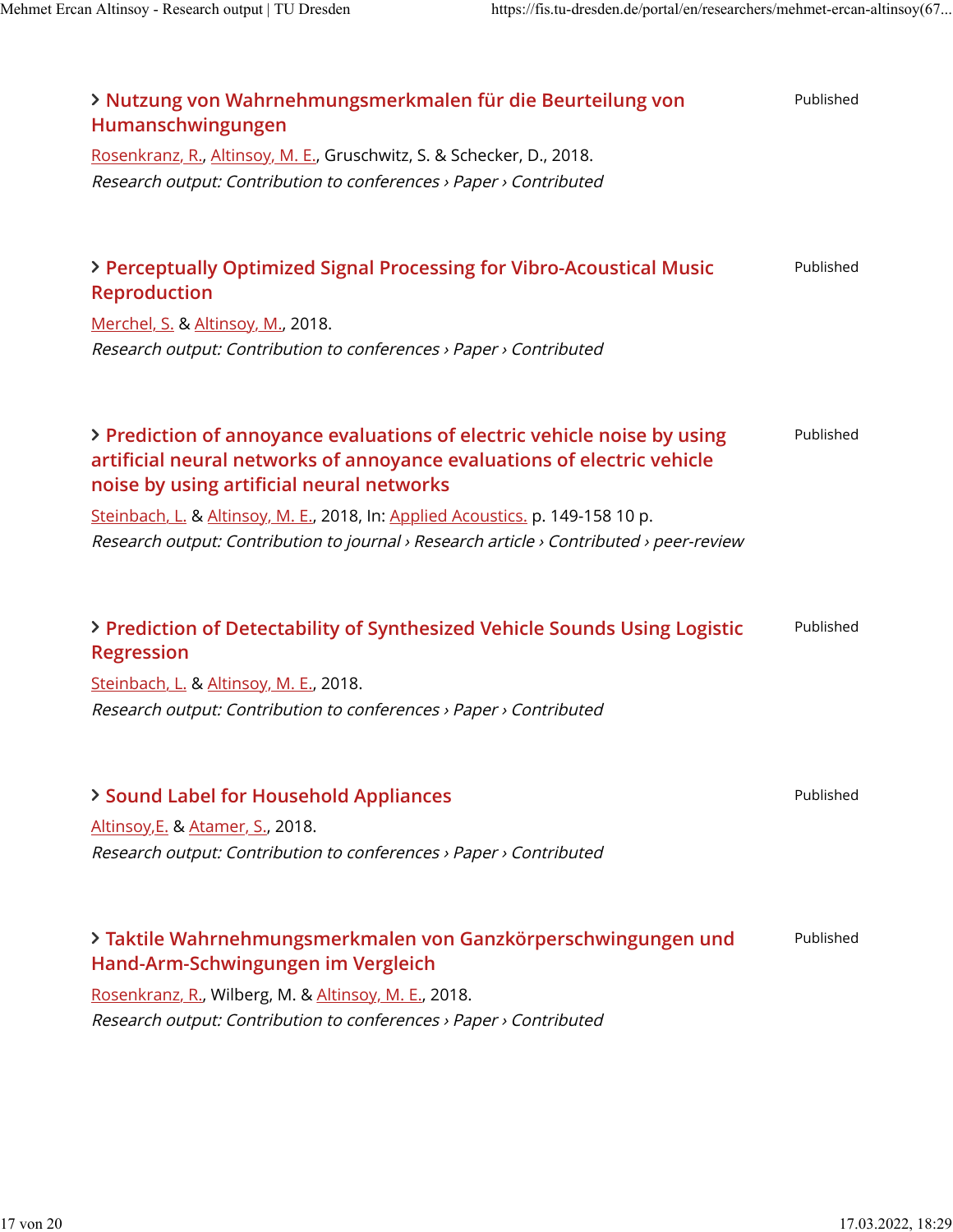| > Texture Rendering by Tuning the Frequency and Amplitude of Single<br><b>Tone Vibrotactile Feedback</b> | Published |
|----------------------------------------------------------------------------------------------------------|-----------|
| Alma, A. & Altinsoy, E., 2018.                                                                           |           |
| Research output: Contribution to conferences > Paper > Contributed                                       |           |
|                                                                                                          |           |
|                                                                                                          |           |
| > Touchscreens and Musical Interaction                                                                   | Published |
| Altinsoy, M. E. & Merchel, S., 2018, Musical Haptics.                                                    |           |
| Research output: Contribution to book/conference proceedings/anthology/report >                          |           |
| Chapter in book/anthology/report > Contributed > peer-review                                             |           |
|                                                                                                          |           |
| > Untersuchung zum Einfluss des direkten Schallanteils auf die Richtung                                  | Published |
| von Hörereignissen in Wiedergabeszenarios mit projizierten Schallquellen                                 |           |
| Wühle, T., Maravich, M. M., Merchel, S. & Altinsoy, M. E., 2018.                                         |           |
| Research output: Contribution to conferences > Paper > Contributed                                       |           |
|                                                                                                          |           |
|                                                                                                          |           |
| > Vibrationen hören? - Durch Ganzkörperschwingungen ausgelöster                                          | Published |
| Knochenschall                                                                                            |           |
| Schwendicke, A. & Altinsoy, M. E., 2018.                                                                 |           |
| Research output: Contribution to conferences > Paper > Contributed                                       |           |
|                                                                                                          |           |
| > Vorhersage der Detektionsfähigkeit von synthetischen                                                   | Published |
| Fahrzeuggeräuschen mittels logistischer Regression                                                       |           |
| Steinbach, L., Schmidt, M. & Altinsoy, M. E., 2018.                                                      |           |
| Research output: Contribution to conferences > Paper > Contributed                                       |           |
|                                                                                                          |           |
|                                                                                                          |           |
| > Zeitliche Maskierungseffekte von vertikalen Humanschwingungen                                          | Published |
| Schwendicke, A., Dou, J. & Altinsoy, M. E., 2018, p. 129-139. 11 p.                                      |           |
| Research output: Contribution to conferences > Paper > Contributed                                       |           |
|                                                                                                          |           |

# 2017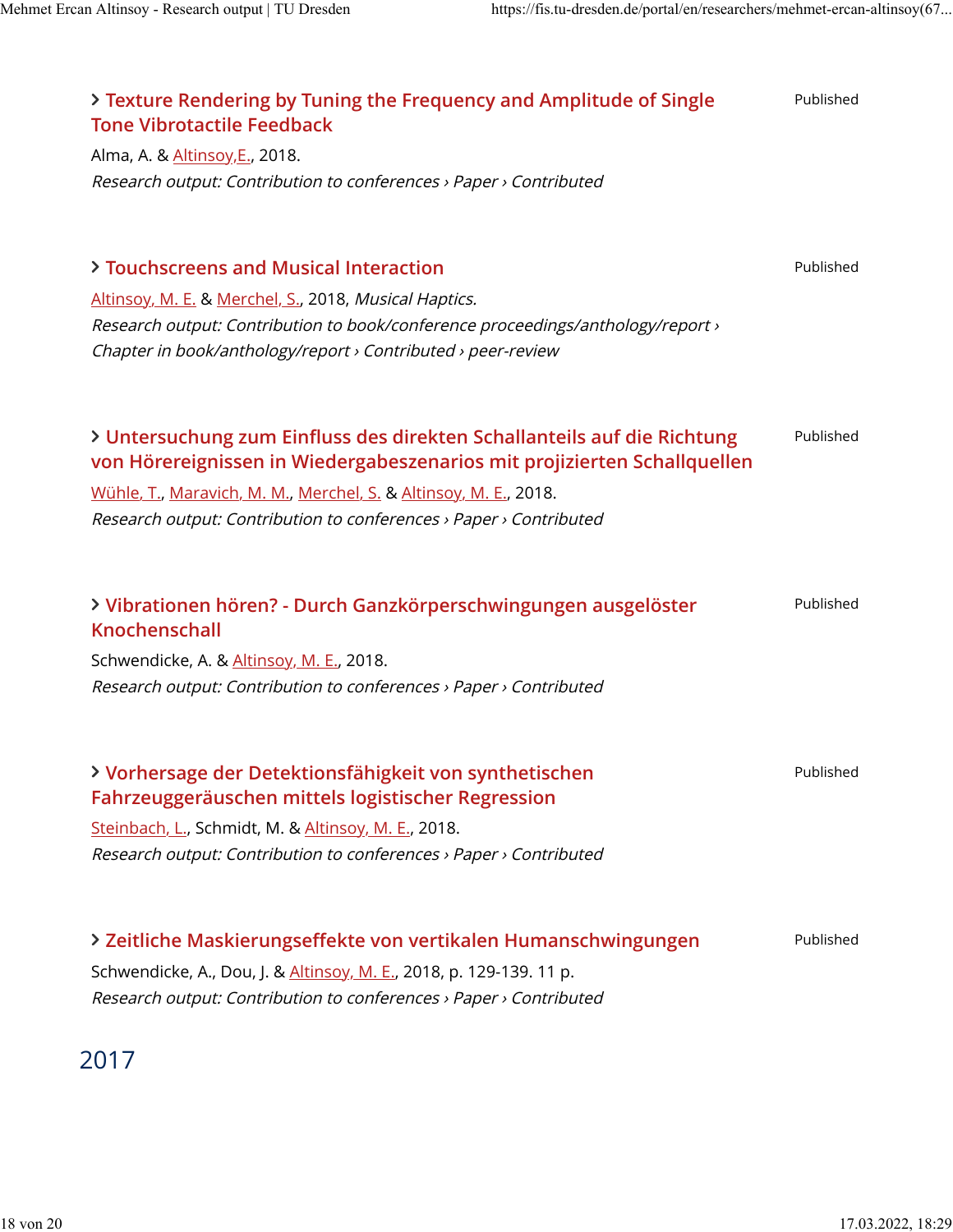| > Temporal masking characteristics of whole body vibration perception<br>Schwendicke, A., Dou, J. & Altinsoy, M. E., 9 Jun 2017, 2017 IEEE World Haptics<br>Conference (WHC). IEEE Press, p. 478-483 6 p. 7989948<br>Research output: Contribution to book/conference proceedings/anthology/report ><br>Conference contribution > Contributed > peer-review                                                           | Published |
|-----------------------------------------------------------------------------------------------------------------------------------------------------------------------------------------------------------------------------------------------------------------------------------------------------------------------------------------------------------------------------------------------------------------------|-----------|
| > Application of Artificial Neural Networks for Understanding the Quality<br>and Masculinity Perception of Electric Shavers<br>Atamer, S. & Altinsoy, E., 2017.<br>Research output: Contribution to conferences > Paper > Contributed                                                                                                                                                                                 | Published |
| > Artificial Neural Network (ANN) Based Detectability Prediction of<br><b>Synthesized Exterior Electric Vehicle Sounds</b><br>Steinbach, L., Atamer, S. & Altinsoy, M. E., 2017, p. 2608-2614. 7 p.<br>Research output: Contribution to conferences > Paper > Contributed                                                                                                                                             | Published |
| > Artificial neural network based model for the crispness impression of<br>the potato chip Sound<br>Altinsoy, M. E. & Atamer, S., 2017.<br>Research output: Contribution to conferences > Paper > Contributed > peer-review                                                                                                                                                                                           | Published |
| > Dielectric elastomer loudspeaker driver<br>Bakardjiev, P., Richter, A., Marschner, U., Altinsoy, E. & Troge, J., 2017.<br>Research output: Contribution to conferences > Paper > Contributed                                                                                                                                                                                                                        | Published |
| > Dielectric elastomer loudspeaker driver: Poster presented at EuroEAP<br>2017, International Conference on Electromechanically Active Polymer<br>(EAP) Transducers & Artificial Muscles, 6th and 7th of June 2017,<br>Cartagena, Spain<br>Bakardjiev, P., Richter, A., Altinsoy, E., Marschner, U. & Troge, J., 2017, In: EuroEAP 2017.<br>Research output: Contribution to journal > Research article > Contributed | Published |